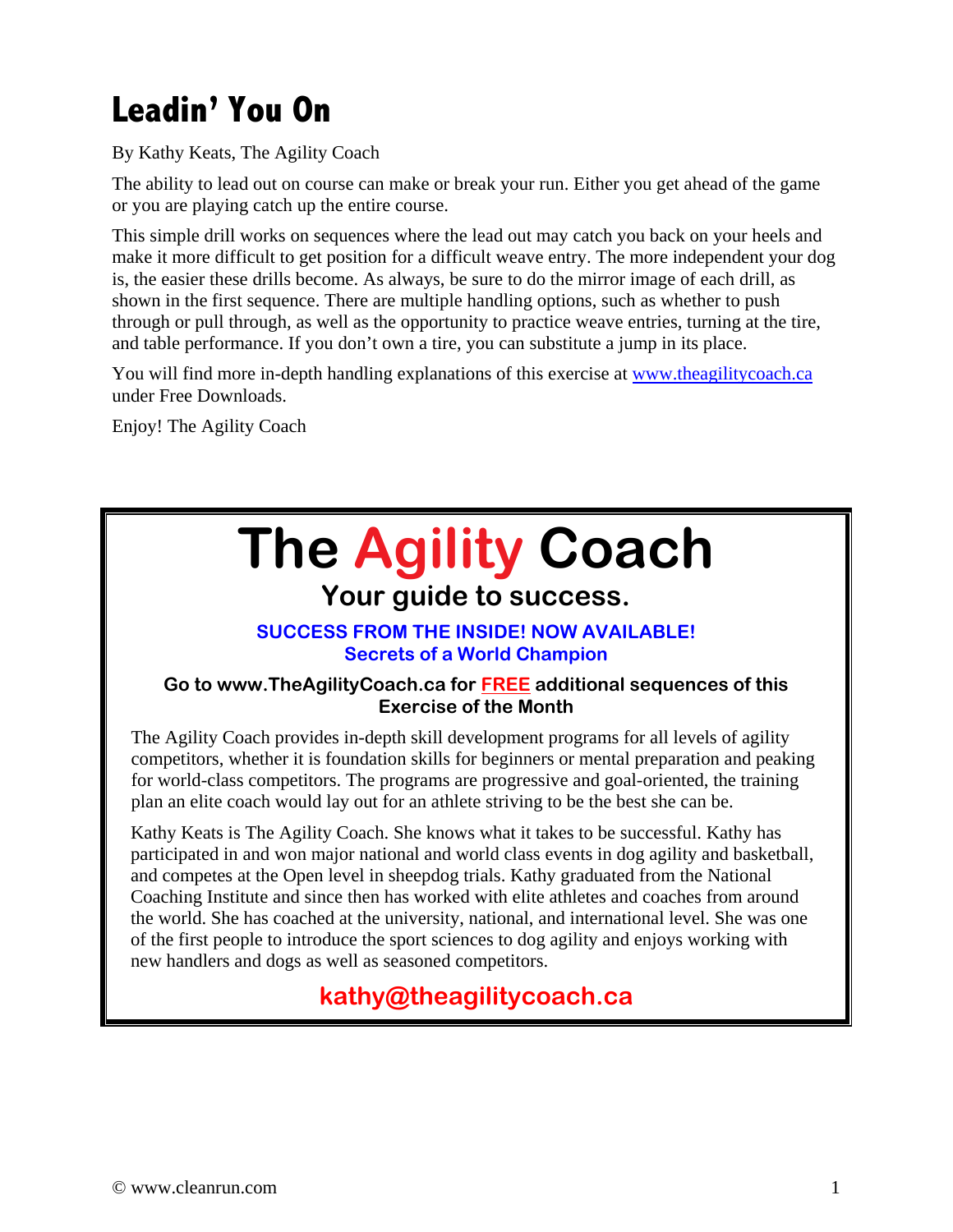**Setup** 



**Exercises 1 & 2** 



#### **Exercises 3 & 4**